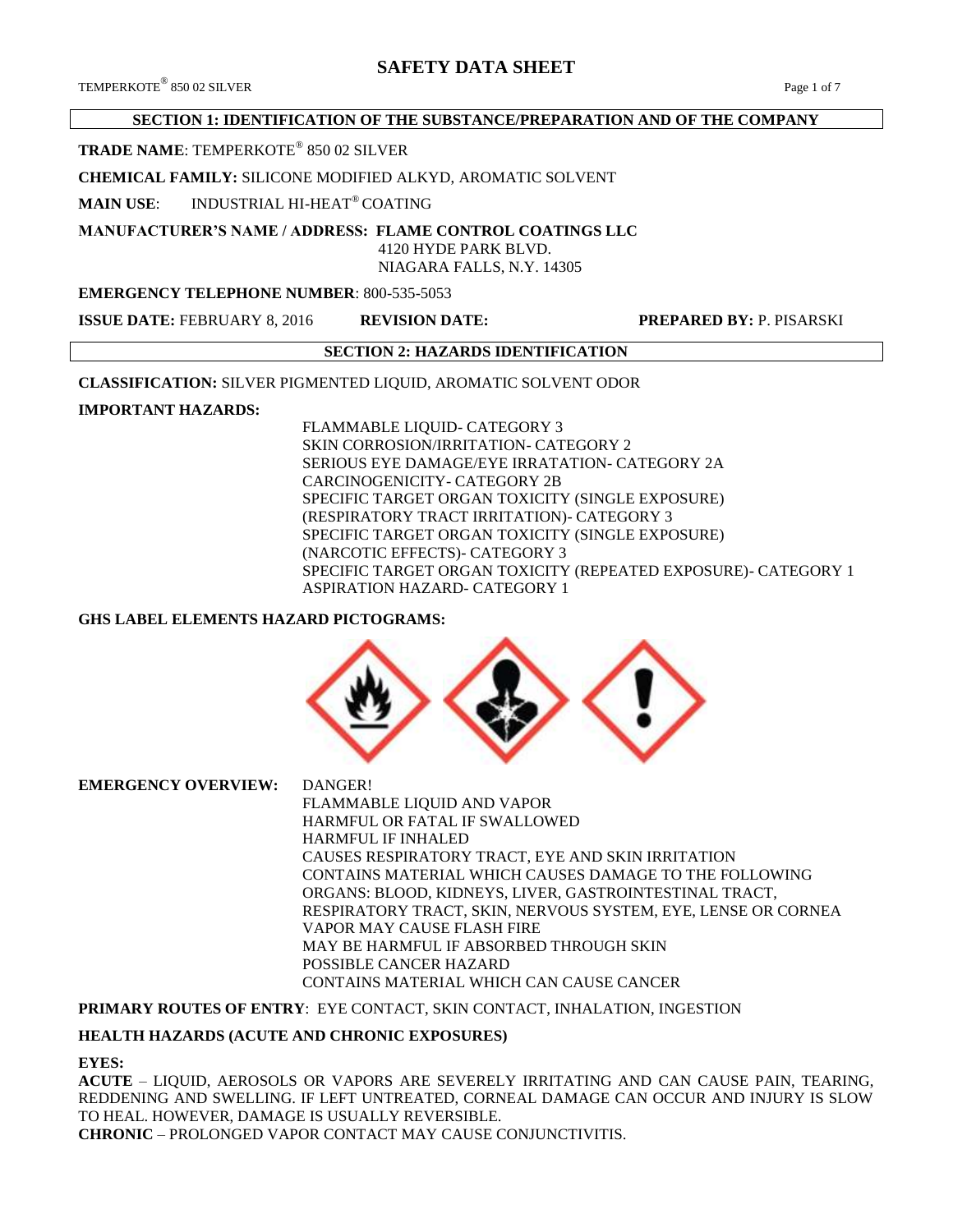#### **SECTION 2: HAZARDS IDENTIFICATION (CON'T)**

#### **SKIN CONTACT:**

**ACUTE** – REPEATED OR PROLONGED SKIN CONTACT CAN RESULT IN DRY, DEFATTED AND CRACKED SKIN CAUSING INCREASED SUSCEPTIBILITY TO INFECTION. IN ADDITION IRRITATION MAY DEVELOP INTO DERMATITUS. SOLVENTS CAN PENETRATE THE SKIN AND MAY CAUSE EFFECTS SIMILAR TO THOSE IDENTIFIED UNDER ACUTE INHALATION SYMPTOMS.

**CHRONIC** – MAY CAUSE EFFECTS SIMILAR TO THOSE IDENTIFIED UNDER CHRONIC INHALATION EFFECTS.

#### **SKIN ABSORPTION:**

**ACUTE** – ND **CHRONIC** – ND

#### **INHALATION:**

**ACUTE** – SOLVENT VAPORS ARE IRRITATING TO THE EYES, NOSE, AND THROAT. SYMPTOMS OF IRRITATION MAY INCLUDE RED, ITCHY EYES, DRYNESS OF THE THROATAND A FEELING OF TIGHTNESS IN THE CHEST. OTHER POSSIBLE SYMPTOMS OF OVEREXPOSURE INCLUDE: HEADACHE, DIZZINESS, NAUSEA, NARCOSIS FATIGUE AND LOSS OF APPETITE.

**CHRONIC** – CHRONIC EXPOSURE TO ORGANIC SOLVENTS HAS BEEN ASSOCIATED WITH VARIOUS NEUROTOXIC EFFECTS INCLUDING PERMANENT BRAIN AND NERVOUS SYSTEM DAMAGE. SYMPTOMS INCLUDE LOSS OF MEMORY, LOSS OF INTELLECTUAL ABILITY AND LOSS OF COORDINATION. TOLUENE HAS BEEN DEMONSTRATED TO BE EMBRYOFETOTOXIC AND TERATOGENIC IN LABORATORY ANIMALS. PROLONGED OR REPEATED OVEREXPOSURE TO TOLUENE CAN CAUSE IRRITATION TO THE RESPIRATORY TRACT, ENLARGED LIVER, KIDNEY EFFECTS AND CARDIAC SENSITIZATION.

#### **INGESTION:**

**ACUTE** – CAN RESULT IN IRRITATION OF THE DIGESTIVE TRACT. SYMPTOMS CAN INCLUDE SORE THROAT ABDOMINAL PAIN NAUSEA, VOMITING AND DIARRHEA. VOMITING MAY CAUSE ASPIRATION OF SOLVENT RESULTING IN CHEMICAL PNEUMONITIS

**CHRONIC** – ND

**CONDITIONS AGGRAVATED BY EXPOSURE**: SKIN DISORDERS AND ALLERGIES

#### **SECTION 3: COMPOSITION/INFORMATION ON INGREDIENTS**

#### **SUBSTANCE/MIXTURE:** MIXTURE

**OTHER MEANS OF IDENTIFICATION:** NOT AVAILABLE

| <b>HAZARDOUS INGREDIENTS</b>              | Wt. %       | <b>CAS Number</b> |
|-------------------------------------------|-------------|-------------------|
| XYLENE-MIXED ORTHO, META AND PARA ISOMERS | $30-60$     | 001330-20-7       |
| <b>ETHYLBENZENE</b>                       | $0.1 - 1.0$ | $000100 - 41 - 4$ |
| <b>ALUMINUM FLAKE</b>                     | $10-30$     | 007429-90-5       |
| STODDARD SOLVENT                          | $5-10$      | 008052-41-3       |
| COBALT 2-ETHYLHEXANOATE                   | $0.1 - 1.0$ | 000136-52-7       |
| ZIRCONIUM 2-EHTYLHEXANOATE                | $0.1 - 1.0$ | 022464-99-9       |
|                                           |             |                   |

**SECTION 4: FIRST AID MEASURES**

**GENERAL**: REMOVE PERSON FROM AFFECTED AREA AND MAKE COMFORTABLE. TREAT SYMPTOMATICALLY.

**EYES**: FLUSH WITH WATER FOR 15 MINUTES. GET MEDICAL ATTENTION.

**SKIN**: REMOVE PRODUCT AND FLUSH AFFECTED AREA WITH WATER FOR 15 MINUTES. IF IRRITATION PERSISTS, SEEK MEDICAL ATTENTION.

**INGESTION**: GIVE 3 – 4 GLASSES OF WATER OR MILK IF PERSON CONSCIOUS. **DO NOT INDUCE VOMITING!** OBTAIN MEDICAL CARE AND TREATMENT.

**NOTES TO PHYSICIAN:** ACUTE MASSIVE EXPOSURE TO TOLUENE CAN CAUSE TRANSIENT HEMATURIA AND ALBUMINURIA. CARDIAC ARRHYTHMIAS CAN OCCUR AFTER MASSIVE INHALATION.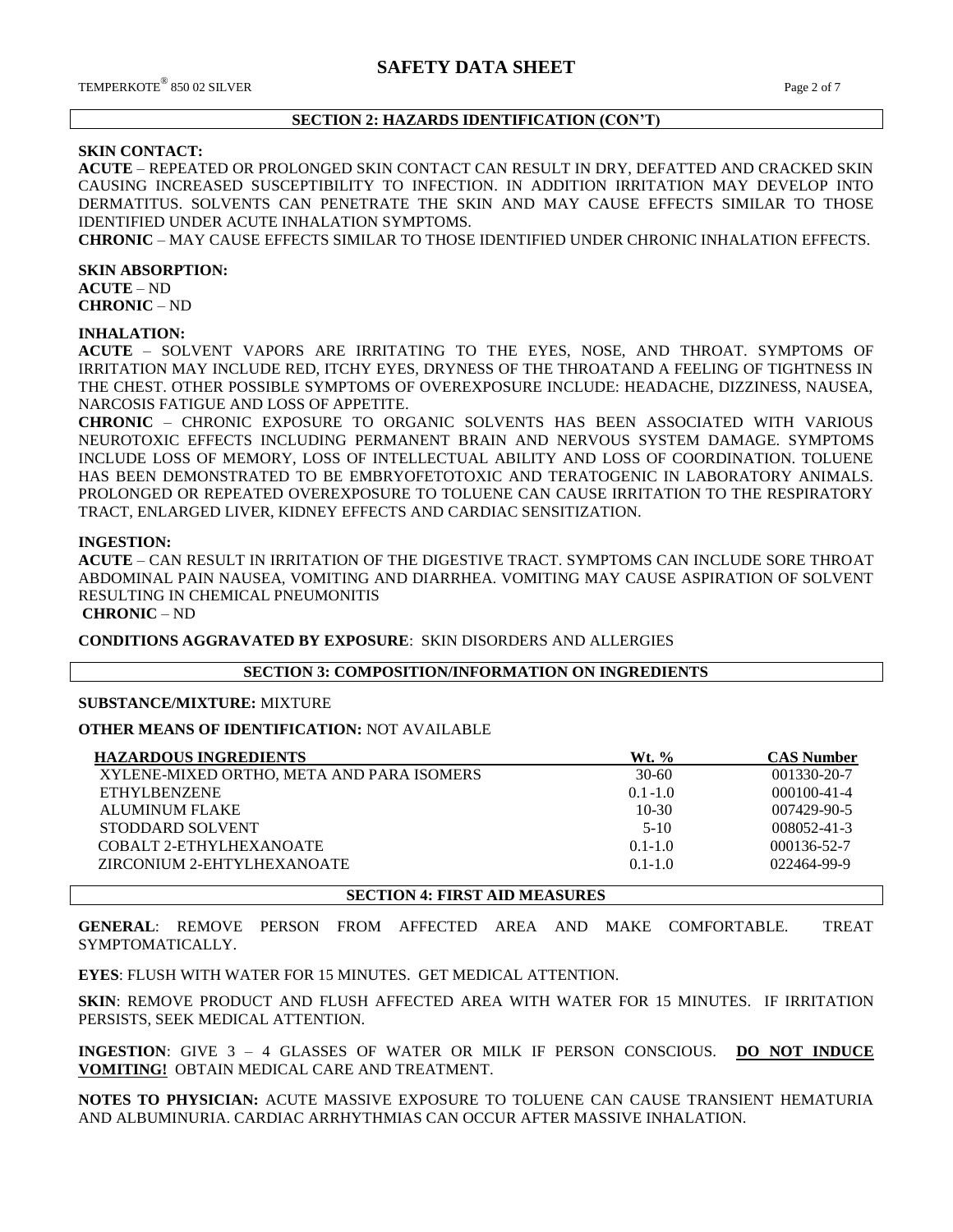$\rm{TEMPERKOTE}^{\circledR}$  850 02 SILVER  $\rm{Page\ 3}$  of  $7$ 

## **SECTION 5: FIRE FIGHTING MEASURES**

**EXTINGUISHNG MEDIA**: IGNITION MAY GIVE RISE TO A CLASS B FIRE. IN CASE OF FIRE USE: WATER FOG, CARBON DIOXIDE, DRY CHEMICAL, OR ALCOHOL FOAM.

**SPECIFIC HAZARDS ARISING FROM CHEMICAL:** FLAMABLE LIQUID AND VAPOR. IN A FIRE OR IF HEATED A PRESSURE INCREASE WILL OCCUR AND THE CONTAINER MAY BURST, WITH THE RISK OF A SUBSEQUENT EXPLOSION. VAPOR IS HEAVIER THAN AIR AND WILL SPREAD ACROSS THE GROUND.

#### **HAZARDOUS DECOMPOSITION PRODUCTS**: CO, CO<sup>2</sup>

**HAZARDOUS POLYMERIZATION (REACTIVITY**): WILL NOT OCCUR.

**SPECIAL FIRE FIGHTING PROCEDURES**: WEAR SELF-CONTAINED BREATHING APPARATUS AND PROTECTIVE CLOTHING. WATER SPRAY IS USEFUL IN COOLING FIRE-EXPOSED VESSELS AND IN DISPERSING VAPORS.

**UNUSUAL FIRE AND EXPLOSIVE HAZARDS**: MAY GENERATE TOXIC OR IRRITATING COMBUSTION PRODUCTS. SUDDEN REACTION AND FIRE MAY RESULT IF PRODUCT IS MIXED WITH AN OXIDIZING AGENT. SOLVENT VAPORS MAY BE HEAVIER THAN AIR. UNDER CONDITIONS OF STAGNANT AIR, VAPORS MAY BUILD UP AND TRAVEL ALONG THE GROUND TO AN IGNITION SOURCE.

## **SECTION 6: ACCIDENTAL RELEASE MEASURES**

**STEPS TO BE TAKEN IN CASE MATERIAL IS RELEASED OR SPILLED:** SHUT OFF SOURCES OF IGNITION. COVER SPILLS WITH ABSORBENT. PLACE IN METAL CONTAINERS FOR RECOVERY OR DISPOSAL. PREVENT ENTRY INTO SEWERS, STORM DRAINS, AND WATERWAYS.

## **SECTION 7: HANDLING AND STORAGE**

**GENERAL**: STORE IN COOL, WELL VENTILATED AREAS. KEEP AWAY FROM HEAT AND OPEN FLAMES. AVOID PROLONGED INHALATION OF HEATED VAPORS OR MISTS. AVOID PROLONGED SKIN CONTACT. USE NON-SPARKING TOOLS AND GROUNDING CABLES WHEN TRANSFERRING. CONTAINERS MAY BE HAZARDOUS WHEN EMPTY.

**STORAGE**: AVOID TEMPERATURE EXTREMES. STORE AWAY FROM EXCESSIVE HEAT, FROM SOURCES OF IGNITION AND FROM REACTIVE MATERIALS. MATERIAL CAN BURN; LIMIT INDOOR STORAGE TO AREAS EQUIPPED WITH AUTOMATIC SPRINKLERS. STORE OUT OF DIRECT SUNLIGHT IN A COOL PLACE. KEEP CONTAINERS TIGHTLY CLOSED. GROUND ALL METAL CONTAINERS DURING STORAGE AND HANDLING.

## **SECTION 8: EXPOSURE CONTROL/PERSONAL PROTECTION**

| <b>EXPOSURE LIMITS (ppm)</b> |                                  |                                |              |  |  |
|------------------------------|----------------------------------|--------------------------------|--------------|--|--|
| <b>INGREDIENTS (CAS)</b>     | <b>OSHA</b>                      | <b>ACGIH</b>                   | <b>OTHER</b> |  |  |
|                              | <b>STEL</b><br>TWA               | <b>STEL</b><br><b>TWA</b>      |              |  |  |
| 001330-20-7                  | 100<br>150                       | 100<br>150                     |              |  |  |
| 000100-41-4                  | 100<br>125                       | 100<br>125                     |              |  |  |
| 007429-90-5                  | 10mg/m <sup>3</sup><br><b>ND</b> | 10mg/m <sup>3</sup><br>ND      | (SEE NOTE 1) |  |  |
| 008052-41-3                  | 100<br>NΕ                        | <b>NE</b><br>100               |              |  |  |
| 000136-52-7                  | $0.1$ mg/m <sup>3</sup> ND       | $0.02$ mg/m <sup>3</sup><br>ND | (SEE NOTE 1) |  |  |
| 022464-99-9                  | $5mg/m^3$ ND                     | 10mg/m <sup>3</sup><br>ND      | (SEE NOTE 1) |  |  |

 **LEGEND**: (M) MAX. EXPOSURE LIMIT; (S) OCCUPATIONAL EXP. LIMIT; (R) SUPPLIERS REC. LIMIT, (+) PERCUTANEOUS RISK NOTE 1: VALUES MEANINGFUL ONLY WHEN HARDENED PRODUCT IS ABRADED, GROUND, ETC.

**ENGINEERING CONTROLS**: EXHAUST VENTILATION IS SUFFICIENT TO KEEP AIRBORNE CONCENTRATION OF THE SOLVENTS BELOW THEIR RESPECTIVE TLV'S. EXHAUST AIR MAY NEED TO BE CLEANED BY SCRUBBERS OR FILTERS TO REDUCE ENVIRONMENTAL CONTAMINATION.

**RESPIRATORY PROTECTION**: NONE REQUIRED IN ADEQUATELY VENTILATED AREAS. IF VAPOR CONCENTRATION EXCEEDS 20ppm FOR LONGER THAN 15 MINUTES, A NIOSH APPROVED RESPIRATOR FOR ORGANIC VAPORS IS RECOMMENDED.

**PROTECTIVE GLOVES**: NITRILE RUBBER.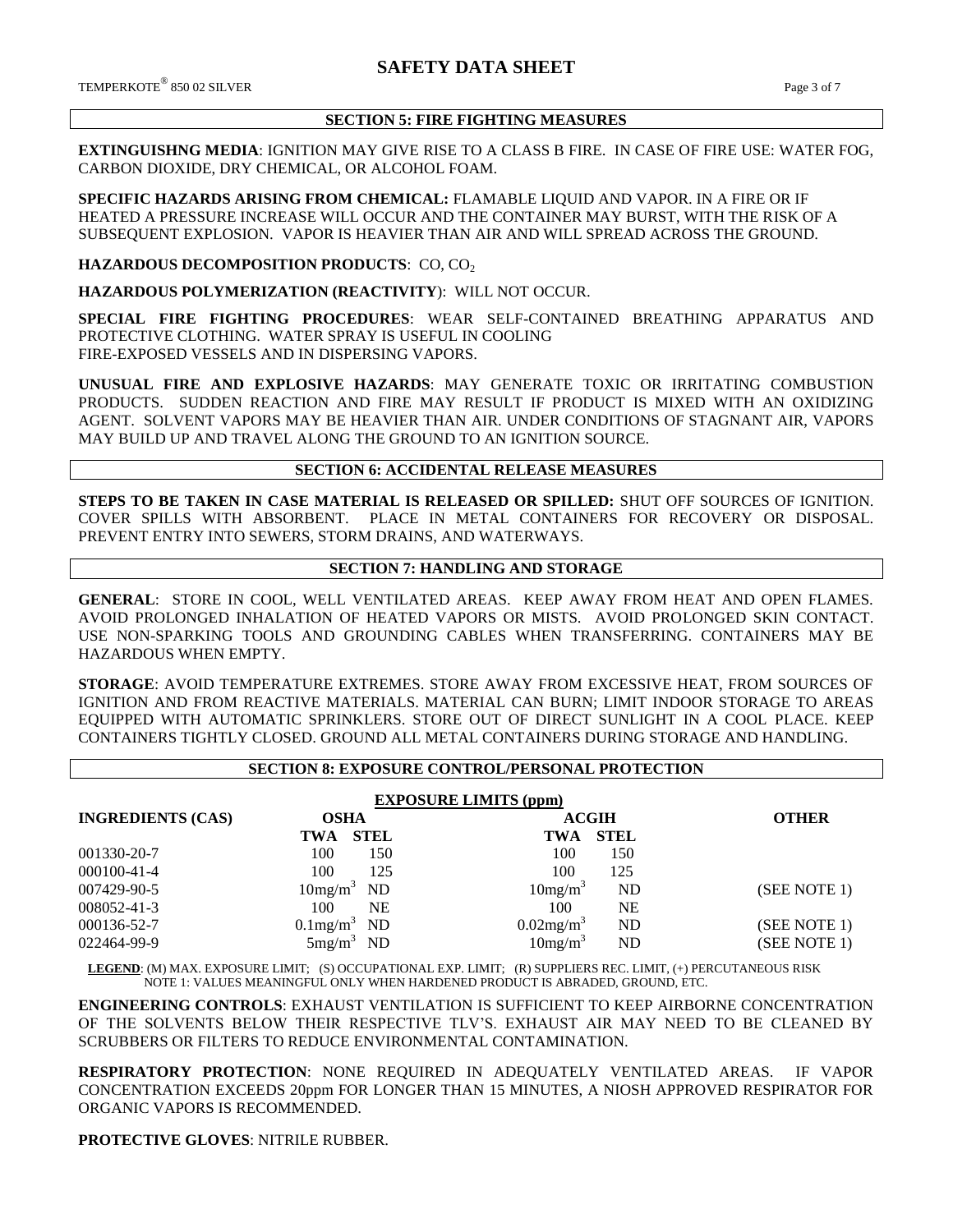# **SAFETY DATA SHEET**

## **SECTION 8: EXPOSURE CONTROL/PERSONAL PROTECTION (CON'T)**

### **EYE PROTECTION**: SPLASH-PROOF GOGGLES OR CHEMICAL SAFETY GLASSES.

**OTHER PROTECTIVE EQUIPMENT**: LONG SLEEVED SHIRTS AND TROUSERS. EMERGENCY SHOWERS AND EYE WASH STATIONS SHOULD BE READILY ACCESSIBLE.

#### **SECTION 9: PHYSICAL AND CHEMICAL PROPERTIES**

## **APPEARANCE**

| PHYSICAL STATE: LIQUID                                                             | <b>FLAMMABLE LIMITS: NOT AVAILABLE</b>     |
|------------------------------------------------------------------------------------|--------------------------------------------|
| <b>COLOR: SILVER</b>                                                               | <b>LOWER EXPLOSION LIMIT: 1.1%</b>         |
| <b>ODOR: AROMATIC SOLVENT</b>                                                      | <b>UPPER EXPLOSION LIMIT: 6.6%</b>         |
| pH:NA                                                                              | VAPOR PRESSURE: 9 mmHg @25°C (77°F)        |
| <b>MELTING POINT: ND</b>                                                           | <b>VAPOR DENSITY:</b> 3.1 (AIR = 1)        |
| <b>BOILING POINT:</b> >132 <sup>°</sup> C (>270 <sup><sup>°</sup>F)</sup> (XYLENE) | <b>SPECIFIC GRAVITY:</b> $1.0-1.1$         |
| <b>FLASHPOINT:</b> $26.1^{\circ}C(79^{\circ}F)$ TCC (XYLENE)                       | <b>SOLUBILITY IN WATER: INSOLUBLE</b>      |
| <b>EVAPORATION RATE:</b> $>1$ (BUTYL ACETATE = 1)                                  | <b>AUTO IGNITION TEMP: 432°C (809.6°F)</b> |
| <b>COEFFICIENT OF WATER/OIL DISTRIBUTION: ND</b>                                   | % SOLIDS BY WT: 41%                        |
| % VOLATILES BY VOLUME: 70%                                                         |                                            |

## **SECTION 10: STABILITY AND REACTIVITY**

**STABILITY**: STABLE; HOWEVER MAY FORM PEROXIDES OF UNKNOWN STABILITY

**CONDITIONS TO AVOID**: NOT APPLICABLE (MATERIAL IS STABLE).

**INCOMPATIBILITY (MATERIAL TO AVOID):** OXIDIZING AGENTS (PERCHLORATES, NITRATES), STRONG ACIDS, HYPOCHLORITES, AND PEROXIDES SHOULD NOT BE COMBINED WITH PHOSPHOROUS CONTAINING MATERIALS BECAUSE HIGHLY TOXIC FUMES CAN BE EMITTED IN A FIRE SITUATION.

## **SECTION 11: TOXICOLOGICAL INFORMATION**

#### **ACUTE TOXICITY**

| PRODUCT/INGREDIENT NAME | <b>RESULT</b>              | <b>SPECIES</b> | <b>DOSE</b> | <b>EXPOSURE</b>          |
|-------------------------|----------------------------|----------------|-------------|--------------------------|
|                         | LD50 ORAL                  | <b>RAT</b>     | 4300 mg/kg  | $\overline{\phantom{a}}$ |
| Xylene                  | LC50 INHALATION GAS        | <b>RAT</b>     | 5000 ppm    | 4Hrs                     |
|                         | LD50 ORAL                  | <b>RAT</b>     | 3500 mg/kg  |                          |
| Ethylbenzene            | <b>LC50 INHALATION GAS</b> | <b>RAT</b>     | 4000 ppm    | 4Hrs                     |

## **IRRITATION/CORROSION**

| PRODUCT/INGREDIENT NAME | <b>RESULT</b>              | <b>SPECIES</b> | <b>EXPOSURE</b>      |
|-------------------------|----------------------------|----------------|----------------------|
|                         | <b>SKIN- MILD IRRITANT</b> | <b>RAT</b>     | 8 HRS/60 microliters |
| Xylene                  | SKIN- MODERATE IRRITANT    | <b>RABBIT</b>  | 24HRS/500 milligrams |
|                         | SKIN-MILD                  | <b>RABBIT</b>  | 24 HRS/15 milligrams |
| Ethylbenzene            | <b>EYE- SEVERE</b>         | <b>RABBIT</b>  | 500 milligram        |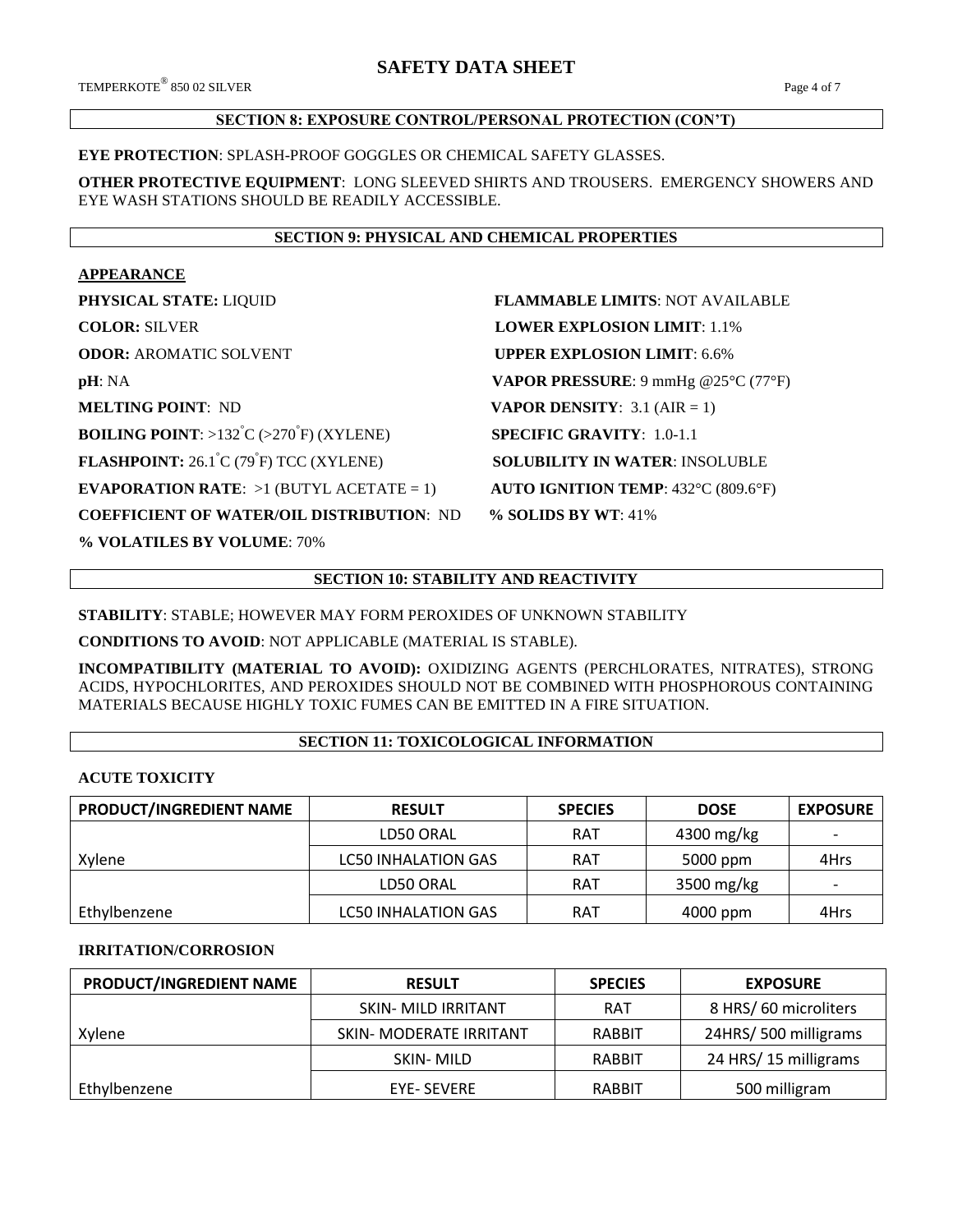## **SECTION 11: TOXICOLOGICAL INFORMATION (CON'T)**

#### **CARCINOGENICITY**

| PRODUCT/INGREDIENT NAME | <b>OSHA</b> | <b>IARC</b> | <b>NTP</b> |
|-------------------------|-------------|-------------|------------|
| Ethylbenzene            |             | ח ר<br>∠⊏   |            |
| Xvlene                  |             |             |            |

## **POTENTIAL ACUTE HEALTH EFFECTS**

**EYE:** CAUSES SERIOUS EYE IRRATATION **INHALATION:** CAN CAUSE CNS DEPRESSION, MAY CAUSE DROWSINESS AND DIZZINESS, REPIRATORY IRRATATION **SKIN CONTACT:** CASUES SKIN IRRATAION **INGESTION:** CAN CAUSE CNS DEPRESSION MAY BE FATAL IF SWALLOWED

#### **POTENTIAL CHRONIC EFFECTS**

**GENERAL:** MAY CAUSE DAMAGE TO ORGANS THROUGH PROLONGED AND REPEATED EXPOSURE **TERATOGENICITY:** YES **MUTAGENICITY:** NO **EMBRYOTOXICITY:** NO

## **SECTION 12: ECOLOGICAL INFORMATION**

| <b>PRODUCT/INGREDIENT NAME</b> | <b>RESULT</b>               | <b>SPECIES</b>         | <b>EXPOSURE</b> |
|--------------------------------|-----------------------------|------------------------|-----------------|
| Ethylbenzene                   | LC50 96 hr $-$ 32-97.1 mg/L | <b>FRESHWATER FISH</b> | 96 Hrs          |

**SECTION 13: DISPOSAL CONSIDERATIONS**

**WASTE DISPOSAL METHODS**: INCINERATION IS PREFERRED. COMPLY WITH ALL FEDERAL, STATE AND LOCAL REGULATIONS. RCRA CLASSIFIED HAZARDOUS WASTE WITH CHARACTERISTIC OF IGNITABILITY.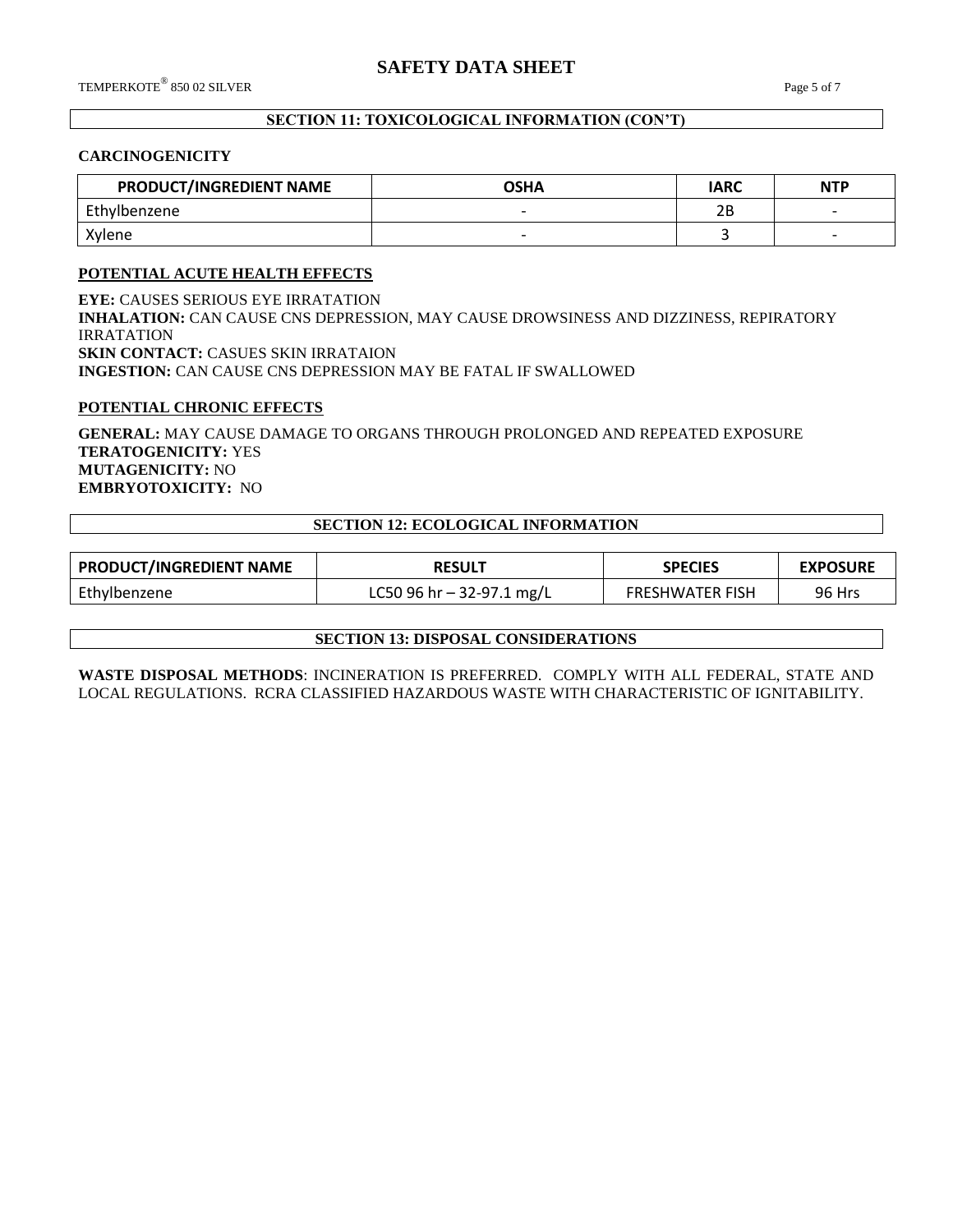# **SAFETY DATA SHEET**

 $\rm{TEMPERKOTE}^{\circledR}$  850 02 SILVER  $\rm{Page}\;6$  of  $7$ 

## **SECTION 14: TRANSPORT INFORMATION**

|                                      | <b>DOT</b><br><b>CLASSIFICATION</b>                       | <b>TDG</b><br><b>CLASSIFICATION</b>                                                                                                                                    | <b>MEXICO</b><br><b>CLASSIFICATION</b>               | <b>IATA</b>                                | <b>IMDG</b>                              |
|--------------------------------------|-----------------------------------------------------------|------------------------------------------------------------------------------------------------------------------------------------------------------------------------|------------------------------------------------------|--------------------------------------------|------------------------------------------|
| <b>UN NUMBER</b>                     | <b>UN1263</b>                                             | <b>UN1263</b>                                                                                                                                                          | <b>UN1263</b>                                        | UN1263                                     | <b>UN1263</b>                            |
| UN PROPER SHIPPING<br><b>NAME</b>    | <b>PAINT</b>                                              | PAINT                                                                                                                                                                  | <b>PAINT</b>                                         | <b>PAINT</b>                               | <b>PAINT</b>                             |
| <b>TRANSPORT HAZARD</b><br>CLASS(ES) | 3                                                         | $\overline{3}$                                                                                                                                                         | 3                                                    | 3                                          | 3                                        |
| <b>PACKING GROUP</b>                 | III                                                       | $\mathbf{III}$                                                                                                                                                         | $\mathbf{III}$                                       | $\mathbf{III}$                             | III                                      |
| <b>ENVIRONMENTAL</b>                 |                                                           |                                                                                                                                                                        |                                                      |                                            |                                          |
| <b>HAZARD</b>                        | <b>NO</b>                                                 | <b>NO</b>                                                                                                                                                              | <b>NO</b>                                            | <b>NO</b>                                  | <b>NO</b>                                |
| <b>ADDITIONAL HAZARD</b>             | Special provisions<br>Not Applicable<br><b>ERG No.128</b> | Product classified<br>as per the<br>following<br>sections of the<br>Transportation of<br>Dangerous Goods<br>Regulations: 2.<br>18-2.19 (Class 3).<br><b>ERG No.128</b> | Special provisions<br>(ERG#128)<br><b>ERG No.128</b> | Special<br>provisions<br>Not<br>Applicable | Emergency<br>schedules<br>(EmS) F-E, S-E |

## **SECTION 15: REGULATORY INFORMATION**

**MATERIAL VOC** = 601 gram/liter **COATING VOC** = 601 gram/liter

**TSCA (TOXIC SUBSTANCE CONTROL ACT):** ALL COMPONENTS ARE LISTED IN THE TSCA CHEMICAL SUBSTANCE INVENTORY.

**CERCLA (COMPREHENSIVE RESPONSE COMPENSATION and LIABILITY ACT):** REPORTABLE QUANTITY, XYLENE 100 LBS.

#### **SARA TITLE III**

 **SECTION 312 HAZARD CLASS:** IMMEDIATE (ACUTE) HEALTH HAZARD, DELAYED HEALTH HAZARD; FIRE HAZARD

## **SECTION 313 LISTED INGREDIENTS**: XYLENE (CAS #001330-20-7), ETHYL BENZENE (CAS #000100-41-4)

**CALIFORNIA PROPOSITION 65:** The below list of compounds is known to the State of California to cause cancer, birth defects or other reproductive harm: CAS #000100-41-4 and CAS #001333-86-4.